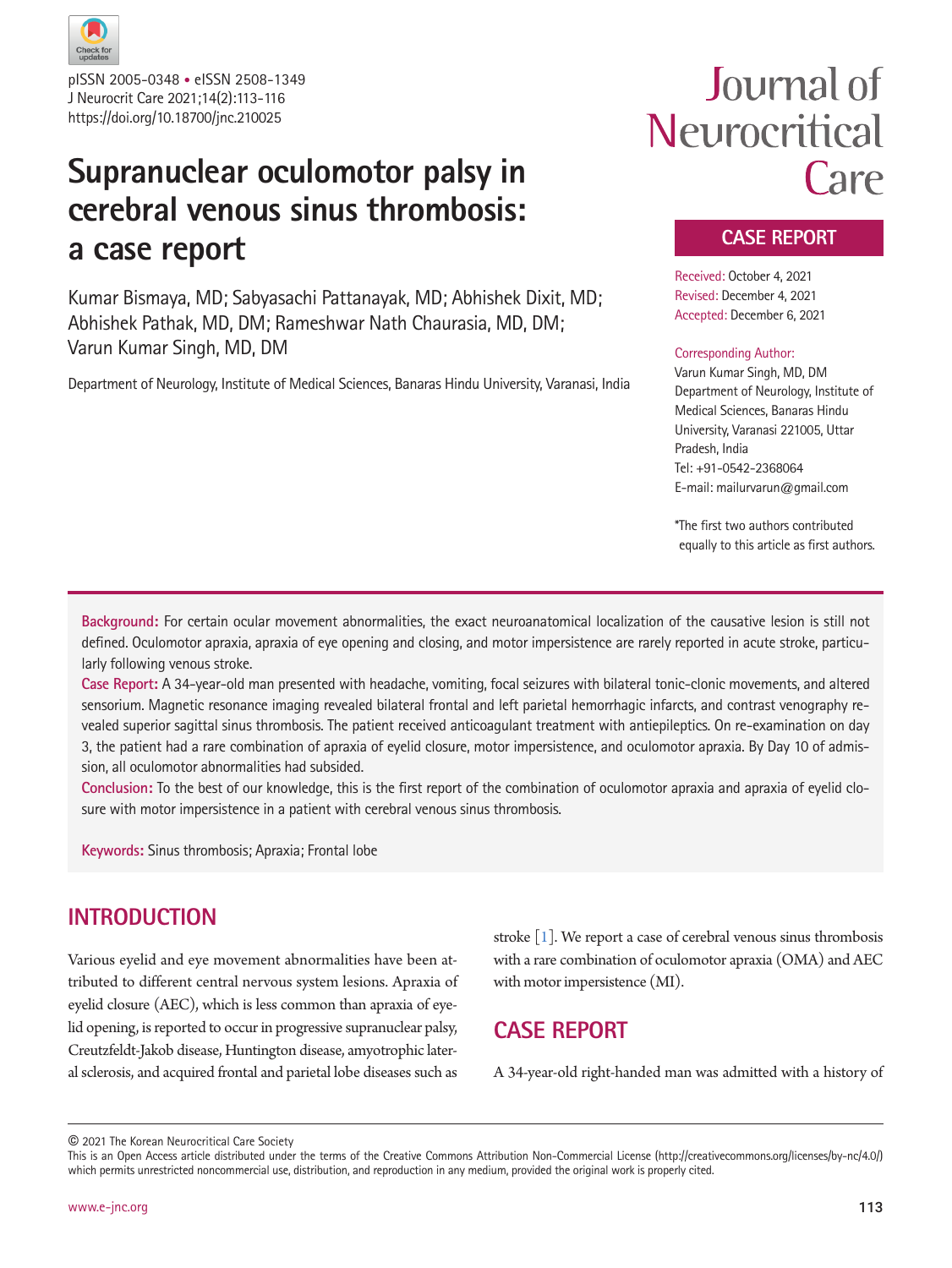acute onset severe holocranial headache, multiple episodes of vomiting, and focal seizures with bilateral tonic-clonic movements followed by altered sensorium for the past 4 days. There was no preceding history of fever, head injury, or chronic drug intake. The patient had no previous comorbidities. There was no significant family history for any similar illnesses.

On examination, the patient's Glasgow coma scale score was E2V1M4, body temperature 39°C, blood pressure 156/100 mmHg, and respiratory rate 18 per minute with normal oxygen saturation. His pupils were symmetrical and normally reactive to light without papilledema. There were decreased movements of all four limbs with bilateral extensor plantar responses. The remaining findings of the systemic examination were within normal limits.

His complete blood count, blood sugar levels, renal and liver function tests, chest radiography, and electrocardiography results were within normal limits. His D-dimer was 1,146 ng/mL (normal < 255 ng/mL). Magnetic resonance imaging (MRI) of the brain revealed heterogeneous hyperintensity in the bilateral frontal and left parietal lobes on T2-weighted/fluid-attenuated inversion recovery images with blooming in susceptibility-weighted images; magnetic resonance venography revealed thrombosis of the anterior two-thirds of the superior sagittal sinus [\(Fig. 1](#page-1-0)). The patient was managed conservatively. His seizures were controlled with levetiracetam (1 g twice daily) and lacosamide (100 mg twice daily). He received low molecular weight heparin (100 U/kg) subcutaneous twice daily. Thrombophilia testing was positive for lupus anticoagulant. His serum homocysteine was 59.1 µmol/L (normal  $\langle 12 \mu \text{mol/L} \rangle$  and vitamin B12 was 121 pg/mL (nor-

mal > 200 pg/mL). He was prescribed cyanocobalamin 1,000 µg, thiamine 100 mg, and pyridoxine 100 mg in combination daily for 7 days and then weekly. On day 3 of admission, his Glasgow coma scale score improved to E4V5M6 without any seizure recurrence. On re-examination, he could not comply with commands regarding eye closure, although reflex eye blinking was normal. He was fully conscious, alert, and cooperative, and followed commands such as mouth opening, tongue protrusion, and chewing, including complex multi-step commands. His visual acuity was 6/6 in both eyes, and there were no field defects. He was unable to maintain eyelid closure for more than a fraction of the second, though reflex blinking to visual, auditory, and corneal stimulation was normal, suggestive of AEC with MI. While sleeping, his eyes remained completely closed. In addition, his gaze was restricted in both horizontal and vertical directions, although the doll's eye sign, vestibulo-ocular reflex, compensatory head thrust, and intermittent reflexive saccadic movements in all directions in response to visual stimuli were present, suggesting OMA [\(Supplementary Video 1](#page-3-0)). No brainstem lesions were observed on the brain MRI [\(Fig. 2\)](#page-2-1). Over a period of 1 week, the eyelid and oculomotor movement abnormalities resolved completely.

## **DISCUSSION**

The reported patient presented with acute-onset headache, focal with bilateral tonic clonic seizures, and altered sensorium. MRI brain revealed bilateral frontal and left parietal lesions with superi-

<span id="page-1-0"></span>

**Fig. 1.** Magnetic resonance imaging of the patient showing bilateral frontal and left parietal hyperintensity on T2-weighted images (A), blooming at the same sites on susceptibility-weighted images (B) suggestive of hemorrhagic infarct and thrombosis of the anterior twothird of the superior sagittal sinus (C) on contrast venography.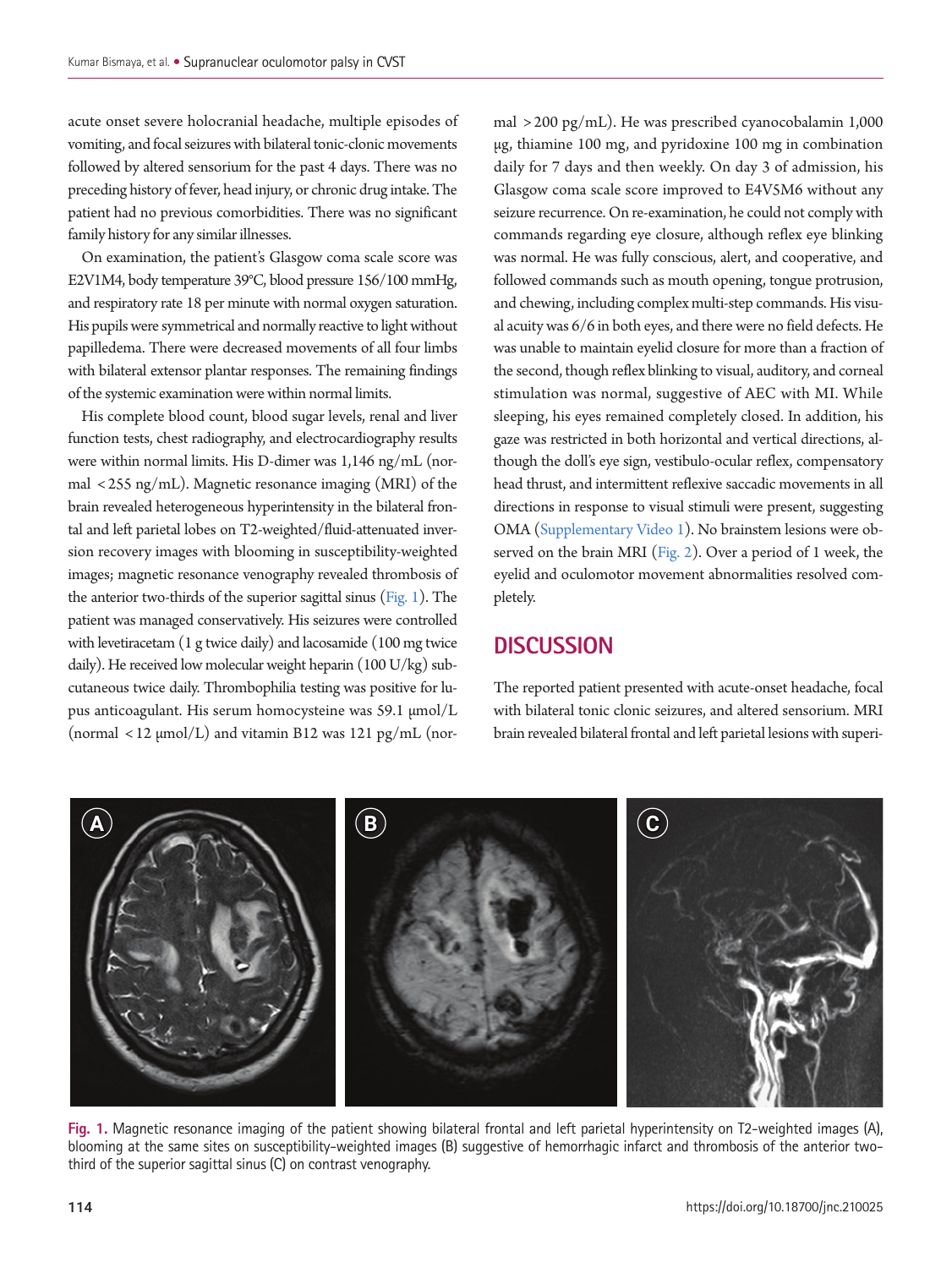<span id="page-2-1"></span>

**Fig. 2.** Magnetic resonance imaging of the patient showing normal parenchyma at the pontine level.

or sagittal sinus thrombosis. Cranial nerve examination revealed a rare combination of OMA and AEC with MI.

The inability to perform voluntary eye closure on command while retaining spontaneous blinking was first described by Roth in 1901 as a "pseudobulbar paralysis" phenomenon and later coined as "apraxia of eyelid closure" by Lewandowsky in 1907 [\[2](#page-3-1)]. Which hemisphere is dominant in supranuclear control of eyelid movements is a matter of debate. In a systematic review, Nicoletti et al. described that all 15 patients with unilateral AEC had contralateral lesions, that is, a right hemisphere lesion, whereas a similar hemispheric lesion was observed in 90% (17/19) of patients with bilateral AEC  $[3]$  $[3]$ . They also mentioned that, in contrast to apraxia of eyelid opening, where subcortical structures are commonly affected, the frontoparietal cortex is predominantly involved in AEC. Functional MRI of the brain has explored the role of the frontal eye field (FEF), supplementary eye field (SEF), and posterior parietal cortex (PPC) in voluntary eye closure. Voluntary bilateral eye closure (blinking) activates the FEF and SEF but not the PPC. In contrast, voluntary unilateral eye closure (winking) activates a frontoparietal network involving the FEF, SEF, and PPC [\[4\]](#page-3-3). In the given case, bilateral AEC was probably due to involvement of the bilateral frontal cortex.

OMA was first described by Cogan  $\lceil 5 \rceil$  as the inability to gener-

ate horizontal saccades voluntarily in children with congenital OMA. Later, this abnormality was described in many other congenital and acquired neurological diseases [1]. Voluntary and reflexive saccades are generated in the FEF and interparietal sulcus, respectively. While horizontal saccades are initiated by the contralateral FEF and superior colliculus, vertical saccades are associated with activity in the FEFs and superior colliculi bilaterally  $[6]$ . Our patient had impaired horizontal and vertical voluntary saccades due to bilateral FEF involvement.

MI is defined as the inability to sustain a certain position or movement. This symptom was first described by Fisher [\[7\]](#page-3-6) in patients with right hemispheric stroke. Patients with frontal or subcortical lesions were significantly more likely to demonstrate MI than those with posterior lesions. Moreover, lesions were more common in the right hemisphere than in the left hemisphere, supporting right hemispheric dominance [\[8](#page-3-7)[,9\]](#page-3-8). Callosal lesions that disconnect the left hemisphere from right hemisphere inputs have also been associated with impersistence of the right limbs [\[10\]](#page-3-9). Our patient had eyelid and OMA with MI. Radiologically, the lesions were also located in the bilateral frontal and left parietal lobes, which are common sites responsible for such abnormalities.

In conclusion, non-motor signs of the eye have been previously reported in other pathologies involving the frontal and parietal cortices. However, to the best of our knowledge, this is the first case report of this combination of OMA and AEC with MI in a patient with cerebral venous sinus thrombosis.

## **ARTICLE INFORMATION**

#### **Ethics statement**

Ethical approval for this study was not needed as per institutional ethics policy, as this study is a case report of a single patient and did not include protected health information, data analysis, or testing of a hypothesis. Written informed consent from a patient for the study and the publication was obtained.

#### **Conflict of interest**

No potential conflict of interest is relevant to this article.

#### <span id="page-2-0"></span>**ORCID**

| Abhishek Pathak   | https://orcid.org/0000-0002-5975-1699                          |
|-------------------|----------------------------------------------------------------|
|                   | Rameshwar Nath Chaurasia https://orcid.org/0000-0002-5697-8804 |
| Varun Kumar Singh | https://orcid.org/0000-0003-4589-0273                          |

#### **Author contributions**

Conceptualization: VKS. Data curation: VKS, KB, SP, AD. Formal analysis: KB, SP, AD. Methodology: VKS, KB, SP. Visualization: